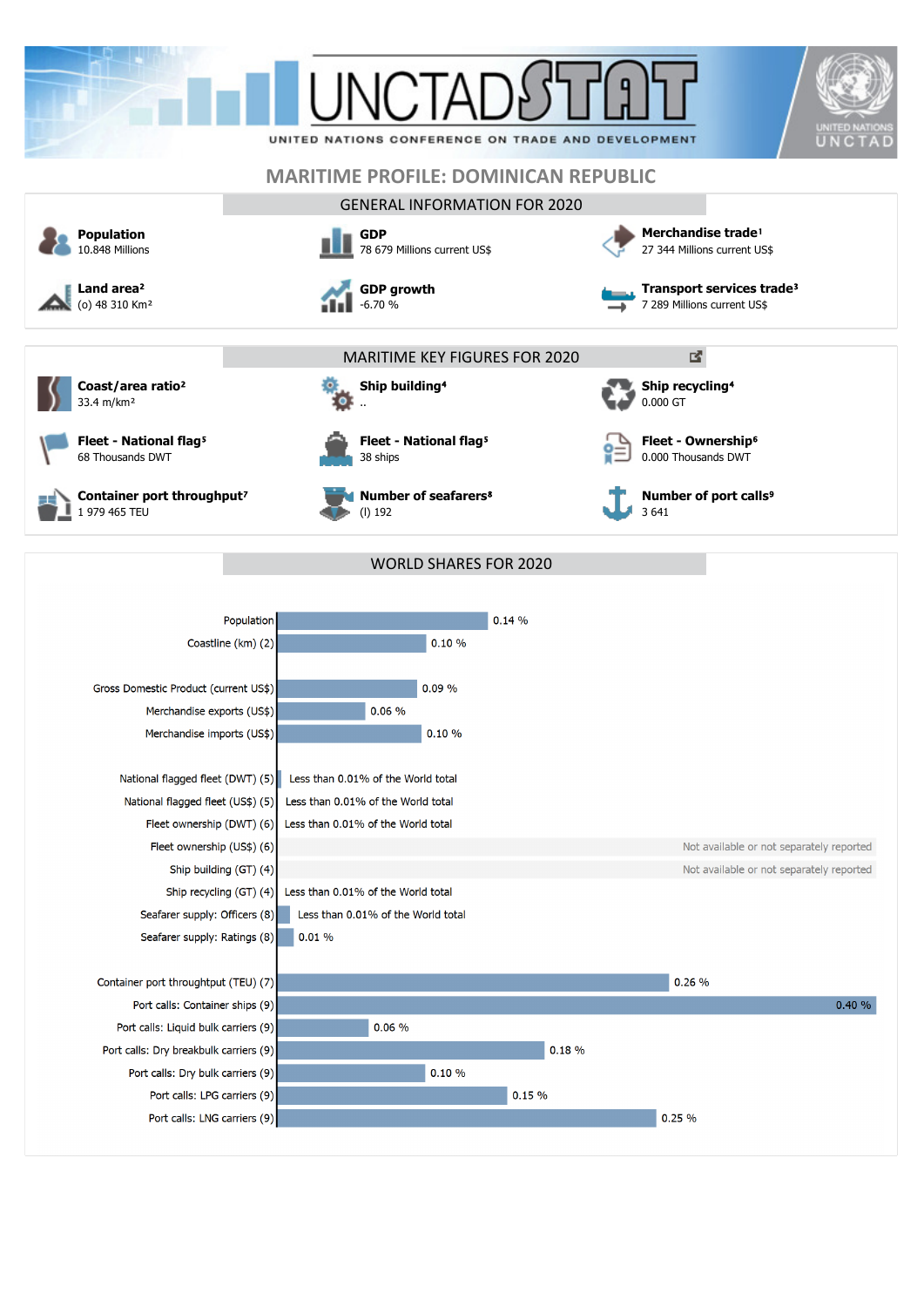## **DOMINICAN REPUBLIC**



INTERNATIONAL TRADE IN TRANSPORT SERVICES

NATIONAL FLEET

| Services exports by main category <sup>10</sup> |      |      |      |      |
|-------------------------------------------------|------|------|------|------|
| (as % of total services)                        | 2005 | 2010 | 2015 | 2020 |
| Trancnort                                       |      |      |      |      |

| 8.1     | 7.3     | 8.6  |
|---------|---------|------|
| 76.3    | 81.1    | 64.5 |
| 14.6    | 10.6    | 26.2 |
|         |         |      |
|         |         |      |
| 2010    | 2015    | 2020 |
| 442     | 548     | 357  |
| 1 3 3 2 | 1 5 5 0 | 1412 |
|         |         |      |
|         |         |      |

# **Carrying capacity by type of ship**<sup>5</sup>

| (Thousands DWT)      | 2005      | 2010                 | 2015  | 2020 |
|----------------------|-----------|----------------------|-------|------|
| <b>Total fleet</b>   | 9.0       | 5.6                  | 154.0 | 67.6 |
| Oil tankers          | $\cdot$   | $\cdot$ .            | 149.3 | 36.5 |
| <b>Bulk carriers</b> |           | $\cdot$              | 0.0   | 0.0  |
| General cargo        | 8.0       | 5.0                  | 1.0   | 1.0  |
| Container ships      | $\cdot$ . | $\ddot{\phantom{a}}$ | 0.0   | 7.6  |
| Other types of ships | 1.0       | 0.6                  | 3.8   | 22.6 |
|                      |           |                      |       |      |



Transport services exports growth rate in 2020

**-46.9 %**

図

図

### Fleet by type of ship<sup>5</sup>

**(Number of ships)**

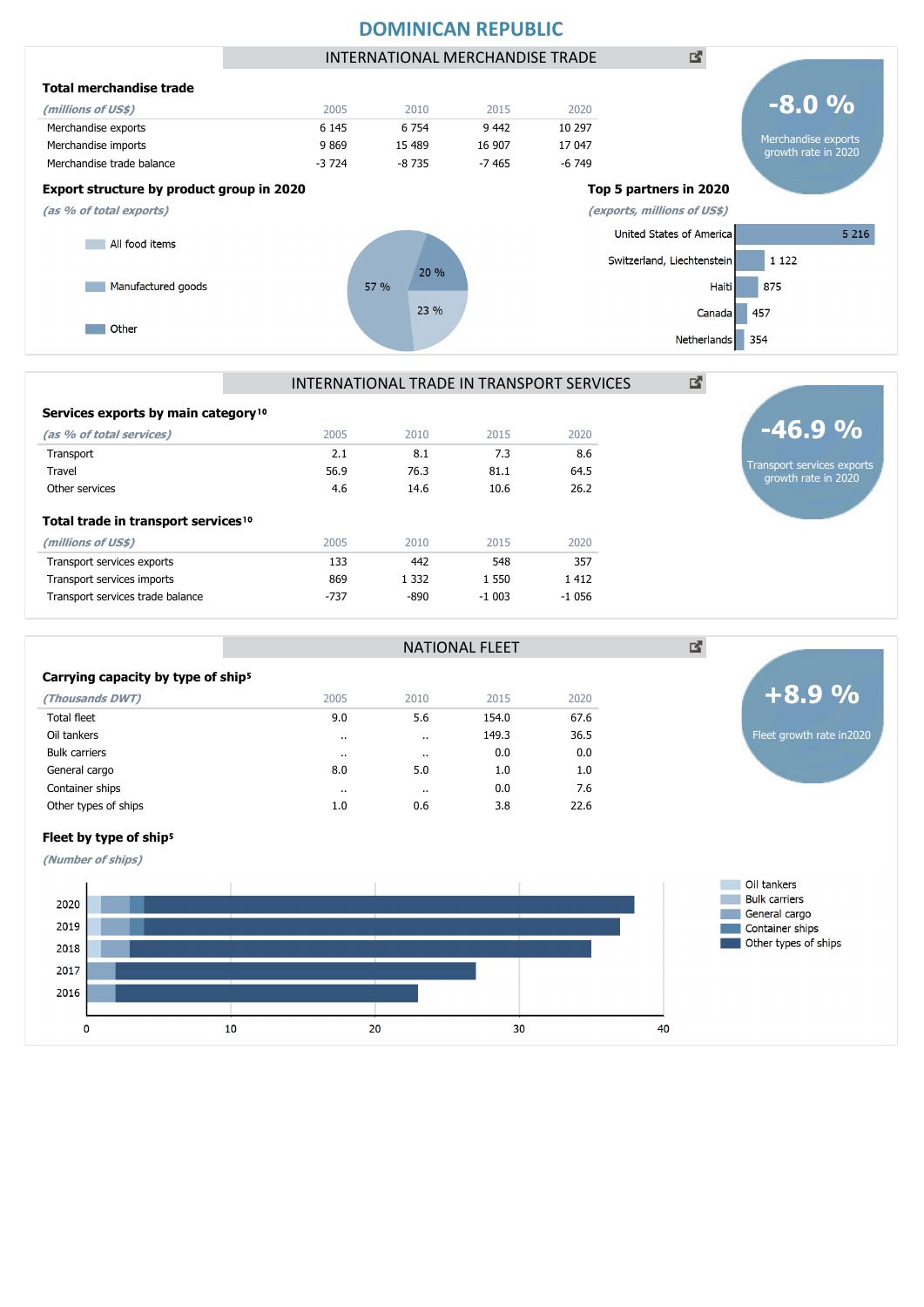## **DOMINICAN REPUBLIC**

LINER SHIPPING CONNECTIVITY

凶

## **Bilateral connectivity index - Top 10 partners in 2020**<sup>11</sup>

**Can only take values between 0 (minimum) and 1 (maximum)**







図

## PORT CALLS AND PERFORMANCE

## Port calls, time spent in ports, vessel age and size in 2020<sup>9</sup>

|                                  | Number of<br>arrivals | Median time<br>in port (days) | Avg age<br>of vessels | Avg size (GT)<br>of vessels | Avg cargo<br>carrying<br>capacity (DWT)<br>per vessel | Avg container<br>carrying<br>capacity (TEU)<br>per container<br>ship | Maximum size<br>(GT) of vessels |
|----------------------------------|-----------------------|-------------------------------|-----------------------|-----------------------------|-------------------------------------------------------|----------------------------------------------------------------------|---------------------------------|
| All ships                        | 3 6 4 1               | 0.68                          | 14                    | 29 017                      | 19 302                                                | 3 1 4 4                                                              | 139 049                         |
| Liquid bulk carriers             | 297                   | 1.42                          | 11                    | 16 30 3                     | 26 683                                                | $\cdot$ .                                                            | 41 526                          |
| Liquefied petroleum gas carriers | 80                    | 1.34                          | 11                    | 10 554                      | 12 638                                                | $\ddot{\phantom{0}}$                                                 | 25 248                          |
| Liquefied natural gas carriers   | 31                    | 1.87                          | 10                    | 101 388                     | 82 376                                                | $\cdot$ .                                                            | 139 049                         |
| Dry bulk carriers                | 261                   | 3.46                          | 12                    | 22 668                      | 37 055                                                | $\cdot$ .                                                            | 46 409                          |
| Dry breakbulk carriers           | 731                   | 0.67                          | 18                    | 7 1 4 1                     | 9 4 2 8                                               | $\cdot$ .                                                            | 39 463                          |
| Roll-on/roll-off ships           | 195                   | $\ddot{\phantom{a}}$          | 21                    | 38 145                      | 14 0 20                                               |                                                                      | 75 283                          |
| Container ships                  | 1815                  | 0.57                          | 12                    | 33 648                      |                                                       | 3 1 4 4                                                              | 128 929                         |
| Passenger ships                  | 231                   |                               | 18                    | 74 356                      | $\cdots$                                              |                                                                      | 138 194                         |

#### Port liner shipping connectivity index - Top 5 ports in 2020<sup>11</sup>

**Maximum 2006=100 for China, Hong Kong SAR**